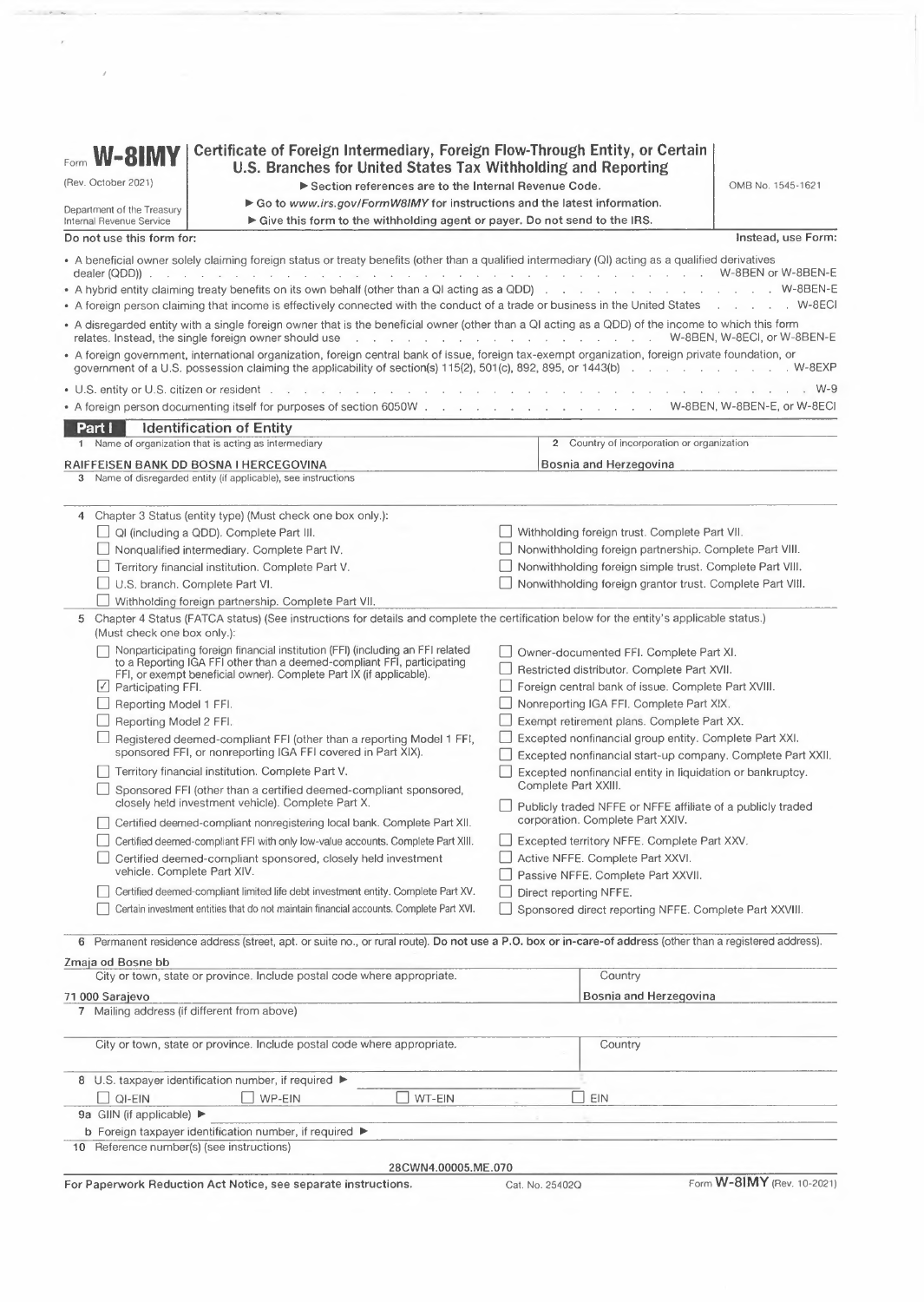|    | Form W-8IMY (Rev. 10-2021)                                                                                                                                                                                                                                     | Page 2       |
|----|----------------------------------------------------------------------------------------------------------------------------------------------------------------------------------------------------------------------------------------------------------------|--------------|
|    | Part II<br>Disregarded Entity or Branch Receiving Payment. (Complete only if a disregarded entity with a GIIN or<br>a branch of an FFI in a country other than the FFI's country of residence. Do not complete Part II for QDD<br>branches. See instructions.) |              |
| 11 | Chapter 4 Status (FATCA status) of disregarded entity or branch receiving payment.<br>Branch treated as nonparticipating FFI.<br>Reporting Model 1 FFI.<br>Participating FFI.<br>Reporting Model 2 FFI.                                                        | U.S. Branch. |
| 12 | Address of branch (street, apt. or suite no., or rural route). Do not use a P.O. box or in-care-of address (other than a registered address).                                                                                                                  |              |
|    | City or town, state or province. Include postal code where appropriate.                                                                                                                                                                                        | Country      |
| 13 | GIIN (if any) $\blacktriangleright$                                                                                                                                                                                                                            |              |
|    | <b>Chapter 3 Status Certifications</b>                                                                                                                                                                                                                         |              |
|    | Part III<br><b>Qualified Intermediary</b><br><b>All Qualified Intermediaries</b>                                                                                                                                                                               |              |
| 14 | I certify that the entity identified in Part I (or branch, if relevant):                                                                                                                                                                                       |              |
|    | • Is a QI with respect to the accounts identified on line 10 or in a withholding statement associated with this form (as required) that is one<br>or more of the following:                                                                                    |              |
|    | Not acting for its own account;<br>(i)                                                                                                                                                                                                                         |              |

(ii) <sup>A</sup> QDD receiving payments on underlying securities and/or potential section 871(m) transactions;

(iii) <sup>A</sup> QI assuming primary withholding responsibility for payments of substitute interest, as permitted by the QI Agreement. • Has provided or will provide <sup>a</sup> withholding statement (as required) for purposes of chapters 3 and 4, and section 1446(a), or section 1446(f), subject to the certifications made on this form.

• To the extent it acts as <sup>a</sup> disclosing QI for purposes of section 1446(a) or (f) for payments associated with this form, the QI is to provide the required payee documentation to associate with an amount realized or an amount subject to withholding on <sup>a</sup> PTP distribution.

## **Qualified Intermediaries When Not Acting As Qualified Derivatives Dealers (check all that apply)**

- 15a **I** I certify that the entity identified in Part I of this form assumes primary withholding responsibility for purposes of chapters 3 and 4 for each account identified on <sup>a</sup> withholding statement attached to this form (or, if no withholding statement is attached to this form, for all accounts).
	- **b**  $\Box$  I certify that the entity identified in Part I of this form assumes primary withholding and reporting responsibility for each payment of an amount realized from the sale of an interest in <sup>a</sup> publicly traded partnership under section 1446(f) associated with each account identified on <sup>a</sup> withholding statement attached to this form for receiving such amounts (or, if no withholding statement is attached to this form, for all accounts).
	- c  $\Box$  I certify that the entity identified in Part I of this form assumes primary withholding as a nominee under Regulations section 1.1446-4(b)(3) for each distribution by <sup>a</sup> publicly traded partnership associated with each account identified on <sup>a</sup> withholding statement attached to this form for receiving such distributions (or, if no withholding statement is attached to this form, for all accounts).
	- **d** □ I certify that the entity identified in Part I of this form is a QI acting as a qualified securities lender assuming primary withholding and reporting responsibilities with respect to payments that are U.S. source substitute dividends received from the withholding agent associated with each account identified on <sup>a</sup> withholding statement attached to this form (or, if no withholding statement is attached to this form, for all accounts).
	- **e** □ I certify that the entity identified in Part I of this form assumes primary withholding responsibility for purposes of chapters 3 and 4 and primary Form 1099 reporting and backup withholding responsibility for all payments of U.S. source interest and substitute interest associated with this form, as permitted by the QI Agreement.
	- O <sup>I</sup> certify that the entity identified in Part <sup>I</sup> of this form assumes primary Form 1099 reporting and backup withholding responsibility or  $f$ reporting responsibility as <sup>a</sup> participating FFI or registered deemed-compliant FFI with respect to accounts that it maintains that are held by specified U.S. persons as permitted under Regulations sections 1.6049-4(c)(4)(i) or (c)(4)(ii) in lieu of Form 1099 reporting for each account identified on <sup>a</sup> withholding statement attached to this form (or, if no withholding statement is attached to this form, for all accounts).
	- I certify that the entity identified in Part I of this form does not assume primary Form 1099 reporting and backup withholding responsibility for each account identified on <sup>a</sup> withholding statement attached to this form (or, if no withholding statement is attached to this form, for all accounts).
	- h  $\Box$  (Complete only to the extent the entity identified in Part I of this form does not assume primary Form 1099 reporting and backup withholding responsibility.) If the entity identified in Part <sup>I</sup> of this form has allocated or will allocate <sup>a</sup> portion of <sup>a</sup> payment to <sup>a</sup> chapter <sup>4</sup> withholding rate pool of U.S. payees on <sup>a</sup> withholding statement associated with this form, <sup>I</sup> certify that the entity meets the requirements of Regulations section 1.6049-4(c)(4)(iii) with respect to any account holder of an account it maintains that is included in such <sup>a</sup> withholding rate pool.
	- i. O (Complete only to the extent the entity identified in Part <sup>I</sup> of this form does not assume primary Form <sup>1099</sup> reporting and backup withholding responsibility.) If the entity identified in Part <sup>I</sup> of this form has allocated or will allocate <sup>a</sup> portion of <sup>a</sup> payment to <sup>a</sup> chapter <sup>4</sup> withholding rate pool of U.S. payees on <sup>a</sup> withholding statement associated with this form, to the extent the U.S. payees are account holders of an intermediary or flowthrough entity receiving <sup>a</sup> payment from the entity, <sup>I</sup> certify that the entity has obtained, or will obtain, documentation sufficient to establish each such intermediary or flow-through entity status as <sup>a</sup> participating FFI, registered deemed-compliant FFI, or FFI that is <sup>a</sup> QI.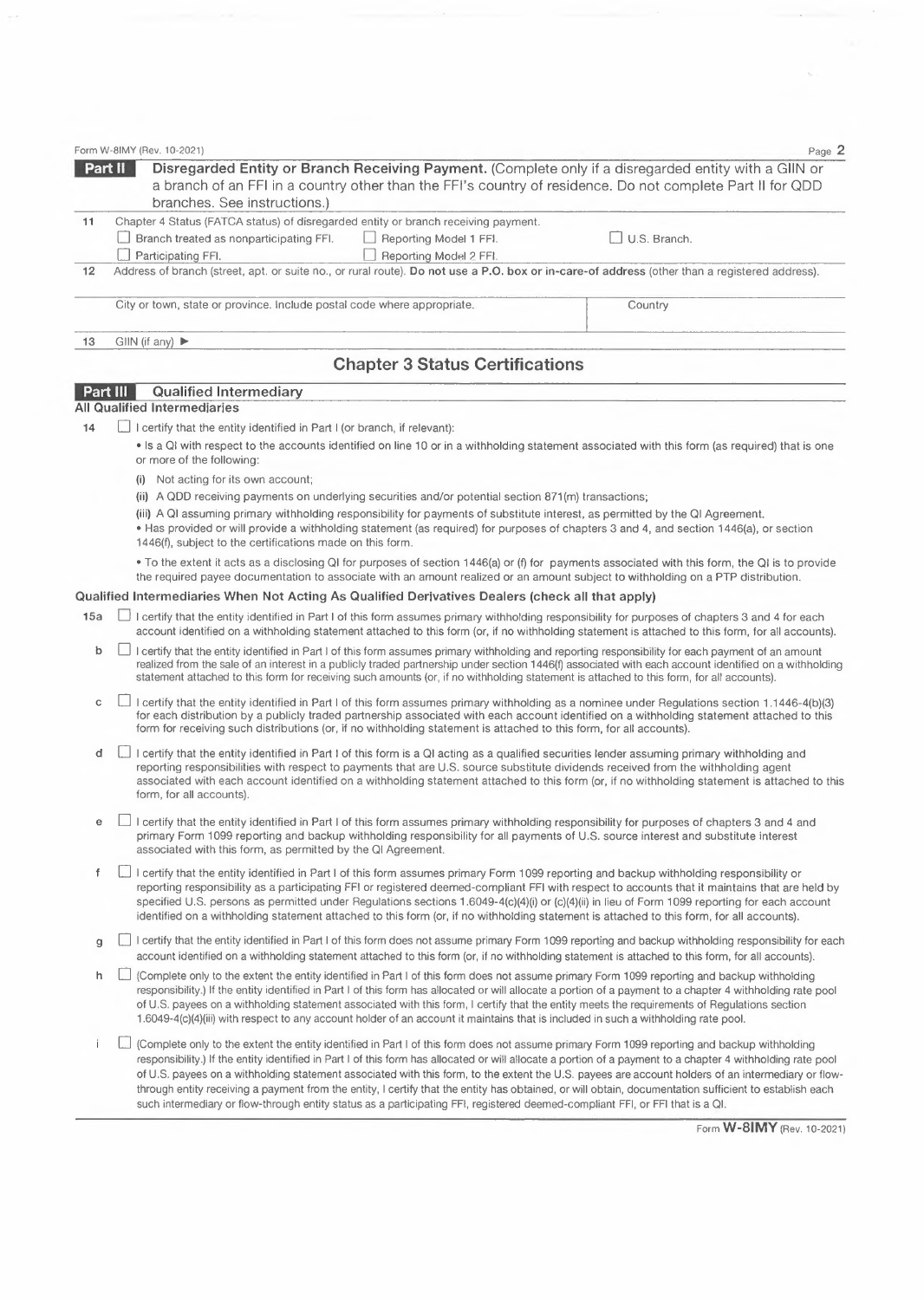$\label{eq:1.1} \begin{array}{cccccccccc} \hline \end{array} \qquad \qquad \begin{array}{cccccccccc} \hline \end{array} \qquad \qquad \begin{array}{cccccccccc} \hline \end{array} \qquad \qquad \begin{array}{cccccccccc} \hline \end{array} \qquad \qquad \begin{array}{cccccccccc} \hline \end{array} \qquad \qquad \begin{array}{cccccccccc} \hline \end{array} \qquad \qquad \begin{array}{cccccccccc} \hline \end{array} \qquad \qquad \begin{array}{cccccccccc} \hline \end{array} \qquad \qquad \begin{array}{cccccccccc} \hline \end{array} \qquad \qquad \begin{array$ 

 $\sigma$  ,  $\sigma_{\rm{eff}}$  ,  $\sigma_{\rm{eff}}$ 

|                | Form W-8IMY (Rev. 10-2021)<br>Page 3                                                                                                                                                                                                                                                                                                                                                                                                                                                                                                                                                                                                                      |
|----------------|-----------------------------------------------------------------------------------------------------------------------------------------------------------------------------------------------------------------------------------------------------------------------------------------------------------------------------------------------------------------------------------------------------------------------------------------------------------------------------------------------------------------------------------------------------------------------------------------------------------------------------------------------------------|
| 16a            | <b>Qualified Derivatives Dealers</b><br>I certify that each QDD identified in Part I of this form or on a withholding statement associated with this form meets the requirements to<br>act as a QDD (including approval by the IRS to so act) and assumes primary withholding and reporting responsibilities under chapters 3, 4,                                                                                                                                                                                                                                                                                                                         |
| b              | and 61 and section 3406 with respect to any payments it makes with respect to potential section 871(m) transactions.<br>Entity classification of QDD:   Corporation<br>Partnership<br><b>Disregarded Entity</b>                                                                                                                                                                                                                                                                                                                                                                                                                                           |
| <b>Part IV</b> | <b>Nonqualified Intermediary</b>                                                                                                                                                                                                                                                                                                                                                                                                                                                                                                                                                                                                                          |
|                | Check all that apply.                                                                                                                                                                                                                                                                                                                                                                                                                                                                                                                                                                                                                                     |
| 17a            | (All nonqualified intermediaries and QIs that are not acting in their capacity as such check here.) I certify that the entity identified in Part I of this<br>form is not acting as a QI with respect to each account(s) for which this form is provided and is not acting for its own account.                                                                                                                                                                                                                                                                                                                                                           |
| b              | I certify that the entity identified in Part I of this form is using this form to transmit withholding certificates and/or other documentation and<br>has provided, or will provide, a withholding statement, as required. Note: If this form is provided for purposes of the entity's interest in a<br>publicly traded partnership, see the instructions for Part IV before checking this box.                                                                                                                                                                                                                                                           |
| c              | I certify that the entity identified in Part I of this form meets the requirements of Regulations section 1.6049-4(c)(4)(iii) with respect to any<br>account holder of an account it maintains that is included in a withholding rate pool of U.S. payees provided on a withholding statement<br>associated with this form (excluding a distribution from a publicly traded partnership).                                                                                                                                                                                                                                                                 |
| d              | I certify that the entity identified in Part I of this form is acting as a qualified securities lender (other than a QI) assuming primary withholding and reporting<br>responsibilities with respect to payments associated with this form that are U.S. source substitute dividends received from the withholding agent.                                                                                                                                                                                                                                                                                                                                 |
| е              | To the extent that the entity identified in Part I of this form is providing an alternative withholding statement described in Regulations<br>section 1.1441-1(e)(3)(iv)(C)(3) for any payments associated with the form, the entity represents that the information on all of the<br>withholding statements associated with this withholding certificate have been (or will be) verified for inconsistency with any other account<br>information the entity has for the beneficial owners for determining the rate of withholding with respect to each payee (applying the<br>standards of knowledge under section 1441 or section 1471, as applicable). |
| Part V         | <b>Territory Financial Institution</b>                                                                                                                                                                                                                                                                                                                                                                                                                                                                                                                                                                                                                    |
| 18a            | I certify that the entity identified in Part I is a financial institution (other than an investment entity that is not also a depository institution,<br>custodial institution, or specified insurance company) that is incorporated or organized under the laws of a territory of the United States.                                                                                                                                                                                                                                                                                                                                                     |
|                | Check the box on line 18b or 18c, whichever applies.                                                                                                                                                                                                                                                                                                                                                                                                                                                                                                                                                                                                      |
| b              | I further certify that the entity identified in Part I is using this form as evidence of its agreement with the withholding agent to be treated as a U.S. person<br>for purposes of chapters 3 and 4 with respect to any reportable amounts and withholdable payments associated with this withholding certificate.                                                                                                                                                                                                                                                                                                                                       |
| c              | I further certify that the entity identified in Part I:<br>• Is using this form to transmit withholding certificates and/or other documentation for the persons for whom it receives a payment of a<br>reportable amount or a withholdable payment; and                                                                                                                                                                                                                                                                                                                                                                                                   |
|                | . Has provided or will provide a withholding statement, as required.                                                                                                                                                                                                                                                                                                                                                                                                                                                                                                                                                                                      |
|                | Check the boxes on lines 18d, and 18e or 18f, as applicable.                                                                                                                                                                                                                                                                                                                                                                                                                                                                                                                                                                                              |
| d              | □ I certify that the entity identified in Part I agrees to be treated as a U.S. person under Regulations section 1.1446(f)-4(a)(2)(i)(B) with respect<br>to amounts realized on sales of interests in publicly traded partnerships.                                                                                                                                                                                                                                                                                                                                                                                                                       |
| е              | □ I certify that the entity identified in Part I agrees to be treated as a U.S. person (as described in Regulations section 1.1441-1(b)(2)(iv)(A))<br>and as a nominee under Regulations section 1.1446-4(b)(3) with respect to distributions by publicly traded partnerships, or                                                                                                                                                                                                                                                                                                                                                                         |
| f              | Is not acting as a nominee for distributions from publicly traded partnerships and is providing withholding statements for the distributions.<br>Note: If this form is provided for an amount realized, see the instructions for Part V before providing a withholding statement for an amount<br>realized when the entity does not check the box on line 18d.                                                                                                                                                                                                                                                                                            |
| Part VI        | <b>Certain U.S. Branches</b>                                                                                                                                                                                                                                                                                                                                                                                                                                                                                                                                                                                                                              |
| 19a            | I certify that the entity identified in Part I is a U.S. branch receiving reportable amounts or withholdable payments that are not income<br>effectively connected with the conduct of a trade or business in the United States, distributions from publicly traded partnerships, or<br>amounts realized on sales of interests in publicly traded partnerships.                                                                                                                                                                                                                                                                                           |
|                | Check the box on line 19b or 19c, whichever applies.                                                                                                                                                                                                                                                                                                                                                                                                                                                                                                                                                                                                      |
| b              | I certify that the entity identified in Part I is a U.S. branch of a foreign bank or insurance company described in Regulations section<br>1.1441-1(b)(2)(iv)(A) that is using this form as evidence of its agreement with the withholding agent to be treated as a U.S. person with<br>respect to any reportable amounts or withholdable payments associated with this withholding certificate.                                                                                                                                                                                                                                                          |
| c              | I certify that the entity identified in Part I:<br>. Is using this form to transmit withholding certificates and/or other documentation for the persons for whom the branch receives a payment of a reportable amount;<br>. Has provided or will provide a withholding statement, as required; and                                                                                                                                                                                                                                                                                                                                                        |
|                | • In the case of a withholdable payment, is applying the rules described in Regulations section 1.1471-4(d)(2)(iii)(C).<br>Check the boxes on lines 19d, and 19e or 19f, as applicable.                                                                                                                                                                                                                                                                                                                                                                                                                                                                   |
| d              | I certify that the entity identified in Part I is a U.S. branch (as described in Regulations section 1.1446(f)-4(a)(2)(i)(B)) that is acting as a U.S.<br>person with respect to amounts realized on the sales of interests in publicly traded partnerships,                                                                                                                                                                                                                                                                                                                                                                                              |

- e □ I certify that the entity identified in Part I is a U.S. branch (as described in Regulations section 1.1441-1(b)(2)(iv)(A)) that is treated as a CU.S. person and as a nominee with respect to distributions by publicly
- Is not acting as a nominee for distributions from publicly traded partnerships and is providing withholding statements for the distributions.<br>Note: If this form is provided for an amount realized, see the instructions for f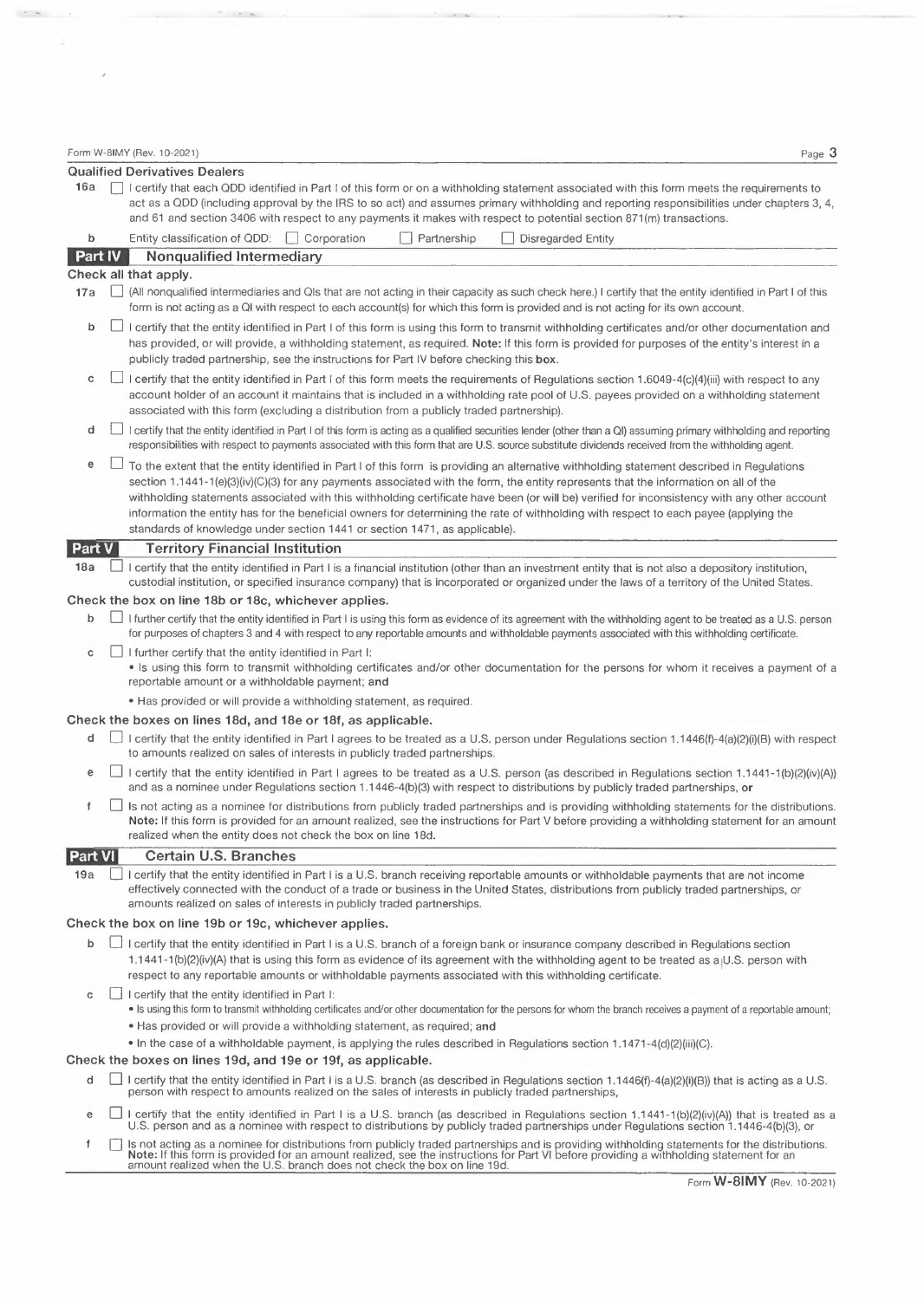|                  | Form W-8IMY (Rev. 10-2021)<br>Page 4                                                                                                                                                                                                                                                                                                                                                                                                                                     |
|------------------|--------------------------------------------------------------------------------------------------------------------------------------------------------------------------------------------------------------------------------------------------------------------------------------------------------------------------------------------------------------------------------------------------------------------------------------------------------------------------|
| <b>Part VII</b>  | Withholding Foreign Partnership (WP) or Withholding Foreign Trust (WT)                                                                                                                                                                                                                                                                                                                                                                                                   |
| 20               | I certify that the entity identified in Part I is a withholding foreign partnership or a withholding foreign trust that is compliant with the terms<br>of its WP or WT agreement.                                                                                                                                                                                                                                                                                        |
| <b>Part VIII</b> | Nonwithholding Foreign Partnership, Simple Trust, or Grantor Trust                                                                                                                                                                                                                                                                                                                                                                                                       |
|                  | Check all that apply.                                                                                                                                                                                                                                                                                                                                                                                                                                                    |
| 21a              | $\Box$ I certify that the entity identified in Part I:                                                                                                                                                                                                                                                                                                                                                                                                                   |
|                  | • Is a nonwithholding foreign partnership, a nonwithholding foreign simple trust, or a nonwithholding foreign grantor trust and is providing<br>this form for payments that are not effectively connected, or are not treated as effectively connected, with the conduct of a trade or<br>business in the United States; and                                                                                                                                             |
|                  | • Is using this form to transmit withholding certificates and/or other documentation and has provided or will provide a withholding<br>statement, as required for purposes of chapters 3 and 4, that is subject to the certifications made on this form.                                                                                                                                                                                                                 |
| b                | I certify that the entity identified in Part I is a foreign partnership or foreign grantor trust that is a partner in a lower-tier partnership and is<br>providing this Form W-8IMY for purposes of section 1446(a).                                                                                                                                                                                                                                                     |
| c                | I certify that the entity identified in Part I is a foreign partnership receiving an amount realized on the transfer of an interest in a partnership<br>for purposes of section 1446(f).                                                                                                                                                                                                                                                                                 |
| d                | I certify that the entity identified in Part I is a foreign partnership providing a withholding statement for a modified amount realized from the<br>transfer (check, when applicable, only if box 21c is checked).                                                                                                                                                                                                                                                      |
| е                | I certify that the entity identified in Part I is a foreign grantor trust providing the form on behalf of each grantor or other owner of the trust<br>under Requlations section 1.1446(f)-1(c)(2)(vii) that is transmitting withholding certificates and providing a withholding statement to allocate<br>the amount realized to each grantor or other owner.                                                                                                            |
| f                | To the extent the entity identified in Part I of this form is providing an alternative withholding statement described in Regulations section<br>1.1441-1(e)(3)(iv)(C)(3) for any payments associated with the form, the entity represents that the information on all of the withholding<br>certificates associated with the withholding statement may be relied on based on the standards of knowledge under section 1441 or<br>section 1471 applicable to the entity. |
|                  | <b>Chapter 4 Status Certifications</b>                                                                                                                                                                                                                                                                                                                                                                                                                                   |
| Part IX          | <b>Nonparticipating FFI with Exempt Beneficial Owners</b>                                                                                                                                                                                                                                                                                                                                                                                                                |
| 22               | I certify that the entity identified in Part I is using this form to transmit withholding certificates and/or other documentation and has provided<br>or will provide a withholding statement that indicates the portion of the payment allocated to one or more exempt beneficial owners.                                                                                                                                                                               |
| Part X           | <b>Sponsored FFI</b>                                                                                                                                                                                                                                                                                                                                                                                                                                                     |
| 23a              | Name of sponsoring entity: ▶                                                                                                                                                                                                                                                                                                                                                                                                                                             |
|                  | Check the box on line 23b or 23c, whichever applies.                                                                                                                                                                                                                                                                                                                                                                                                                     |

- **b**  $\Box$  I certify that the entity identified in Part I:
	- Is an investment entity;
	- Is not <sup>a</sup> QI, WP (except to the extent permitted in the withholding foreign partnership agreement), or *WT;* **and**
	- Has agreed with the entity identified above (that is not <sup>a</sup> nonparticipating FFI) to act as the sponsoring entity for this entity.
- $c \Box$  I certify that the entity identified in Part I:
	- Is <sup>a</sup> controlled foreign corporation as defined in section 957(a);
	- Is not <sup>a</sup> QI, WP, or *WT;*

• Is wholly owned, directly or indirectly, by the U.S. financial institution identified above that agrees to act as the sponsoring entity for this entity; **and**

• Shares <sup>a</sup> common electronic account system with the sponsoring entity (identified above) that enables the sponsoring entity to identify all account holders and payees of the entity and to access all account and customer information maintained by the entity including, but not limited to, customer identification information, customer documentation, account balance, and all payments made to account holders or payees.

## **IEEE IEEE Owner-Documented** FFI

Note: This status only applies if the U.S. financial institution, participating FFI, reporting Model 1 FFI, or reporting Model 2 FFI to which this form is given has agreed that it will treat the FFI as an owner-documented FFI. The owner-documented FFI must make the certifications below.

## $24a$   $\Box$  I certify that the FFI identified in Part I:

- Does not act as an intermediary;
- Does not accept deposits in the ordinary course of <sup>a</sup> banking or similar business;
- Does not hold, as <sup>a</sup> substantial portion of its business, financial assets for the account of others;
- Is not an insurance company (or the holding company of an insurance company) that issues or is obligated to make payments with respect to <sup>a</sup> financial account;

• Is not affiliated with an entity (other than an FFI that is also treated as an owner-documented FFI) that accepts deposits in the ordinary course of <sup>a</sup> banking or similar business, holds, as <sup>a</sup> substantial portion of its business, financial assets for the account of others, or is an insurance company (or the holding company of an insurance company) that issues or is obligated to make payments with respect to <sup>a</sup> financial account; **and**

• Does not maintain <sup>a</sup> financial account for any nonparticipating FFI.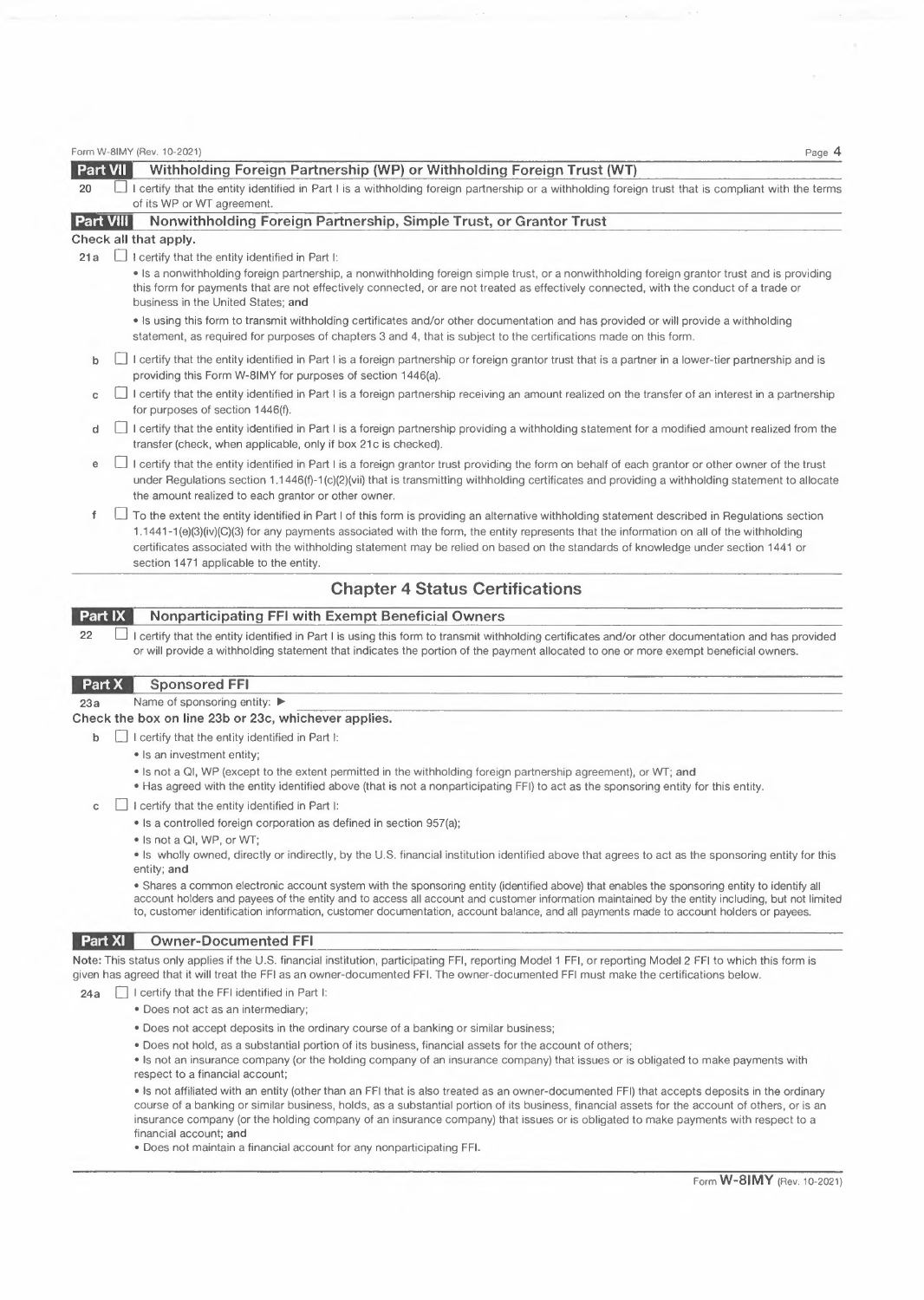|                  | Form W-8IMY (Rev. 10-2021)<br>Page 5                                                                                                                                                                                                                                                                                                                                                                                                                                                                                                                                                                                                                                                                                                  |
|------------------|---------------------------------------------------------------------------------------------------------------------------------------------------------------------------------------------------------------------------------------------------------------------------------------------------------------------------------------------------------------------------------------------------------------------------------------------------------------------------------------------------------------------------------------------------------------------------------------------------------------------------------------------------------------------------------------------------------------------------------------|
| <b>Part XI</b>   | <b>Owner-Documented FFI (continued)</b>                                                                                                                                                                                                                                                                                                                                                                                                                                                                                                                                                                                                                                                                                               |
|                  | Check the box on line 24b or 24c, whichever applies.                                                                                                                                                                                                                                                                                                                                                                                                                                                                                                                                                                                                                                                                                  |
| b                | I certify that the FFI identified in Part I:                                                                                                                                                                                                                                                                                                                                                                                                                                                                                                                                                                                                                                                                                          |
|                  | • Has provided, or will provide, an FFI owner reporting statement (including any applicable owner documentation) that contains:<br>(i) The name, address, TIN (if any), chapter 4 status, and type of documentation provided (if required) of every individual and specified<br>U.S. person that owns a direct or indirect equity interest in the owner-documented FFI (looking through all entities other than<br>specified U.S. persons);                                                                                                                                                                                                                                                                                           |
|                  | (ii) The name, address, TIN (if any), chapter 4 status, and type of documentation provided (if required) of every individual and specified<br>U.S. person that owns a debt interest in the owner-documented FFI (including any indirect debt interest, which includes debt interests<br>in any entity that directly or indirectly owns the payee or any direct or indirect equity interest in a debt holder of the payee) that<br>constitutes a financial account in excess of \$50,000 (disregarding all such debt interests owned by participating FFIs, registered<br>deemed-compliant FFIs, certified deemed-compliant FFIs, excepted NFFEs, exempt beneficial owners, or U.S. persons other than<br>specified U.S. persons); and |
|                  | (iii) Any additional information the withholding agent requests in order to fulfill its obligations with respect to the entity.                                                                                                                                                                                                                                                                                                                                                                                                                                                                                                                                                                                                       |
| c                | I certify that the FFI identified in Part I:                                                                                                                                                                                                                                                                                                                                                                                                                                                                                                                                                                                                                                                                                          |
|                  | • Has provided, or will provide, an auditor's letter, signed no more than 4 years prior to the date of payment, from an independent<br>accounting firm or legal representative with a location in the United States stating that the firm or representative has reviewed the FFI's<br>documentation with respect to all of its owners and debt holders identified in Regulations section 1.1471-3(d)(6)(iv)(A)(2) and that the FFI<br>meets all the requirements to be an owner-documented FFI. The FFI identified in Part I has also provided, or will provide, an FFI owner<br>reporting statement and Form W-9, with applicable waivers, as described in Regulations section 1.1471-3(d)(6)(iv).                                   |
| Part XII         | <b>Certified Deemed-Compliant Nonregistering Local Bank</b>                                                                                                                                                                                                                                                                                                                                                                                                                                                                                                                                                                                                                                                                           |
| 25               | I certify that the FFI identified in Part I:                                                                                                                                                                                                                                                                                                                                                                                                                                                                                                                                                                                                                                                                                          |
|                  | • Operates and is licensed solely as a bank or credit union (or similar cooperative credit organization operated without profit) in its country<br>of incorporation or organization;                                                                                                                                                                                                                                                                                                                                                                                                                                                                                                                                                  |
|                  | . Engages primarily in the business of receiving deposits from and making loans to, with respect to a bank, retail customers unrelated to<br>such bank and, with respect to a credit union or similar cooperative credit organization, members, provided that no member has a greater<br>than 5% interest in such credit union or cooperative credit organization;                                                                                                                                                                                                                                                                                                                                                                    |
|                  | • Does not solicit account holders outside its country of organization;                                                                                                                                                                                                                                                                                                                                                                                                                                                                                                                                                                                                                                                               |
|                  | • Has no fixed place of business outside such country (for this purpose, a fixed place of business does not include a location that is not<br>advertised to the public and from which the FFI performs solely administrative support functions);                                                                                                                                                                                                                                                                                                                                                                                                                                                                                      |
|                  | • Has no more than \$175 million in assets on its balance sheet and, if it is a member of an expanded affiliated group, the group has no<br>more than \$500 million in total assets on its consolidated or combined balance sheets; and                                                                                                                                                                                                                                                                                                                                                                                                                                                                                               |
|                  | . Does not have any member of its expanded affiliated group that is an FFI, other than an FFI that is incorporated or organized in the same<br>country as the FFI identified in Part I and that meets the requirements set forth in this Part XII.                                                                                                                                                                                                                                                                                                                                                                                                                                                                                    |
| <b>Part XIII</b> | <b>Certified Deemed-Compliant FFI With Only Low-Value Accounts</b>                                                                                                                                                                                                                                                                                                                                                                                                                                                                                                                                                                                                                                                                    |
| 26               | I certify that the FFI identified in Part I:                                                                                                                                                                                                                                                                                                                                                                                                                                                                                                                                                                                                                                                                                          |
|                  | • Is not engaged primarily in the business of investing, reinvesting, or trading in securities, partnership interests, commodities, notional<br>principal contracts, insurance or annuity contracts, or any interest (including a futures or forward contract or option) in such security,<br>partnership interest, commodity, notional principal contract, insurance contract, or annuity contract;                                                                                                                                                                                                                                                                                                                                  |
|                  | • No financial account maintained by the FFI or any member of its expanded affiliated group, if any, has a balance or value in excess of<br>\$50,000 (as determined after applying applicable account aggregation rules); and                                                                                                                                                                                                                                                                                                                                                                                                                                                                                                         |
|                  | • Neither the FFI nor the FFI's entire expanded affiliated group, if any, has more than \$50 million in assets on its consolidated or combined<br>balance sheet as of the end of its most recent accounting year.                                                                                                                                                                                                                                                                                                                                                                                                                                                                                                                     |
| Part XIV         | Certified Deemed-Compliant Sponsored, Closely Held Investment Vehicle                                                                                                                                                                                                                                                                                                                                                                                                                                                                                                                                                                                                                                                                 |
| 27a              | Name of sponsoring entity: ▶                                                                                                                                                                                                                                                                                                                                                                                                                                                                                                                                                                                                                                                                                                          |
| b                | I certify that the FFI identified in Part I:<br>• Is an FFI solely because it is an investment entity described in Regulations section 1.1471-5(e)(4);                                                                                                                                                                                                                                                                                                                                                                                                                                                                                                                                                                                |
|                  | • Is not a QI, WP, or WT;                                                                                                                                                                                                                                                                                                                                                                                                                                                                                                                                                                                                                                                                                                             |
|                  | • Will have all of its due diligence, withholding, and reporting responsibilities (determined as if the FFI were a participating FFI) fulfilled by<br>the sponsoring entity identified on line 27a; and                                                                                                                                                                                                                                                                                                                                                                                                                                                                                                                               |
|                  | • 20 or fewer individuals own all of the debt and equity interests in the entity (disregarding debt interests owned by U.S. financial<br>institutions, participating FFIs, registered deemed-compliant FFIs, and certified deemed-compliant FFIs and equity interests owned by an<br>entity that owns 100% of the equity interests in the FFI identified in Part I and is itself a sponsored FFI).                                                                                                                                                                                                                                                                                                                                    |
| Part XV          | <b>Certified Deemed-Compliant Limited Life Debt Investment Entity</b>                                                                                                                                                                                                                                                                                                                                                                                                                                                                                                                                                                                                                                                                 |
| 28               | I certify that the FFI identified in Part I:<br>• Was in existence as of January 17, 2013;                                                                                                                                                                                                                                                                                                                                                                                                                                                                                                                                                                                                                                            |
|                  | • Issued all classes of its debt or equity interests to investors on or before January 17, 2013, pursuant to a trust indenture or similar<br>agreement; and                                                                                                                                                                                                                                                                                                                                                                                                                                                                                                                                                                           |
|                  | • Is certified deemed-compliant because it satisfies the requirements to be treated as a limited life debt investment entity (such as the<br>restrictions with respect to its assets and other requirements under Regulations section 1.1471-5(f)(2)(iv)).                                                                                                                                                                                                                                                                                                                                                                                                                                                                            |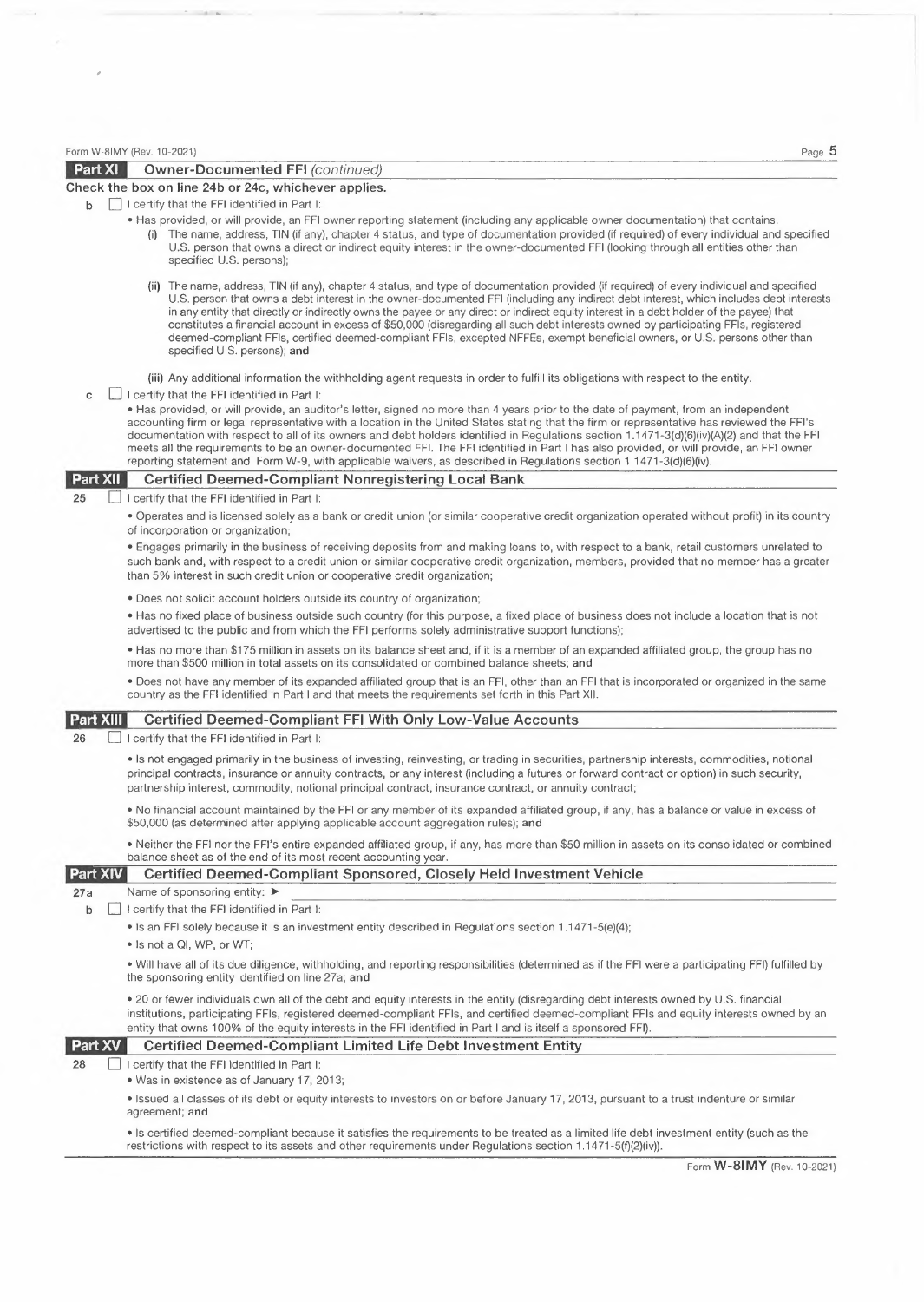| <b>Part XVI</b>   | , ayo<br>Certain Investment Entities That Do Not Maintain Financial Accounts                                                                                                                                                                                                                                                                                                                                                                                                                                                                                                                                                                                                                                                                                                                                                     |
|-------------------|----------------------------------------------------------------------------------------------------------------------------------------------------------------------------------------------------------------------------------------------------------------------------------------------------------------------------------------------------------------------------------------------------------------------------------------------------------------------------------------------------------------------------------------------------------------------------------------------------------------------------------------------------------------------------------------------------------------------------------------------------------------------------------------------------------------------------------|
| 29                | I certify that the entity identified in Part I:                                                                                                                                                                                                                                                                                                                                                                                                                                                                                                                                                                                                                                                                                                                                                                                  |
|                   | • Is a financial institution solely because it is an investment entity described in Regulations section 1.1471-5(e)(4)(i)(A); and                                                                                                                                                                                                                                                                                                                                                                                                                                                                                                                                                                                                                                                                                                |
|                   | · Does not maintain financial accounts.                                                                                                                                                                                                                                                                                                                                                                                                                                                                                                                                                                                                                                                                                                                                                                                          |
| <b>Part XVII</b>  | <b>Restricted Distributor</b>                                                                                                                                                                                                                                                                                                                                                                                                                                                                                                                                                                                                                                                                                                                                                                                                    |
| 30a               | (All restricted distributors check here.) I certify that the entity identified in Part I:                                                                                                                                                                                                                                                                                                                                                                                                                                                                                                                                                                                                                                                                                                                                        |
|                   | . Operates as a distributor with respect to debt or equity interests of the restricted fund with respect to which this form is furnished;                                                                                                                                                                                                                                                                                                                                                                                                                                                                                                                                                                                                                                                                                        |
|                   | • Provides investment services to at least 30 customers unrelated to each other and less than half of its customers are related to each<br>other;                                                                                                                                                                                                                                                                                                                                                                                                                                                                                                                                                                                                                                                                                |
|                   | . Is required to perform AML due diligence procedures under the anti-money laundering laws of its country of organization (which is a<br>FATF-compliant jurisdiction);                                                                                                                                                                                                                                                                                                                                                                                                                                                                                                                                                                                                                                                           |
|                   | . Operates solely in its country of incorporation or organization, has no fixed place of business outside of that country, and has the same<br>country of incorporation or organization as all members of its affiliated group, if any;                                                                                                                                                                                                                                                                                                                                                                                                                                                                                                                                                                                          |
|                   | . Does not solicit customers outside its country of incorporation or organization;                                                                                                                                                                                                                                                                                                                                                                                                                                                                                                                                                                                                                                                                                                                                               |
|                   | • Has no more than \$175 million in total assets under management and no more than \$7 million in gross revenue on its income statement                                                                                                                                                                                                                                                                                                                                                                                                                                                                                                                                                                                                                                                                                          |
|                   | for the most recent accounting year;<br>• Is not a member of an expanded affiliated group that has more than \$500 million in total assets under management or more than \$20<br>million in gross revenue for its most recent accounting year on a combined or consolidated income statement; and                                                                                                                                                                                                                                                                                                                                                                                                                                                                                                                                |
|                   | . Does not distribute any debt or securities of the restricted fund to specified U.S. persons, passive NFFEs with one or more substantial<br>U.S. owners, or nonparticipating FFIs.                                                                                                                                                                                                                                                                                                                                                                                                                                                                                                                                                                                                                                              |
|                   | Check the box on line 30b or 30c, whichever applies.                                                                                                                                                                                                                                                                                                                                                                                                                                                                                                                                                                                                                                                                                                                                                                             |
|                   |                                                                                                                                                                                                                                                                                                                                                                                                                                                                                                                                                                                                                                                                                                                                                                                                                                  |
|                   | I further certify that with respect to all sales of debt or equity interests in the restricted fund with respect to which this form is furnished that are made<br>after December 31, 2011, the entity identified in Part I:                                                                                                                                                                                                                                                                                                                                                                                                                                                                                                                                                                                                      |
| b                 | Has been bound by a distribution agreement that contained a general prohibition on the sale of debt or securities to U.S. entities and U.S.<br>resident individuals and is currently bound by a distribution agreement that contains a prohibition of the sale of debt or securities to any<br>specified U.S. person, passive NFFE with one or more substantial U.S. owners, or nonparticipating FFI.                                                                                                                                                                                                                                                                                                                                                                                                                            |
| c                 | Is currently bound by a distribution agreement that contains a prohibition on the sale of debt or securities to any specified U.S. person,<br>passive NFFE with one or more substantial U.S. owners, or nonparticipating FFI and, for all sales made prior to the time that such a<br>restriction was included in its distribution agreement, has reviewed all accounts related to such sales in accordance with the procedures<br>identified in Regulations section 1.1471-4(c) applicable to preexisting accounts and has redeemed or retired any securities which were sold<br>to specified U.S. persons, passive NFFEs with one or more substantial U.S. owners, or nonparticipating FFIs, or will transfer the securities<br>to a distributor that is a participating FFI, reporting Model 1 FFI, or reporting Model 2 FFI. |
| <b>Part XVIII</b> | <b>Foreign Central Bank of Issue</b>                                                                                                                                                                                                                                                                                                                                                                                                                                                                                                                                                                                                                                                                                                                                                                                             |
| 31                | I certify that the entity identified in Part I is treated as the beneficial owner of the payment solely for purposes of chapter 4 under<br>Regulations section 1.1471-6(d)(4).                                                                                                                                                                                                                                                                                                                                                                                                                                                                                                                                                                                                                                                   |
| <b>Part XIX</b>   | <b>Nonreporting IGA FFI</b>                                                                                                                                                                                                                                                                                                                                                                                                                                                                                                                                                                                                                                                                                                                                                                                                      |
| 32                | I certify that the entity identified in Part I:                                                                                                                                                                                                                                                                                                                                                                                                                                                                                                                                                                                                                                                                                                                                                                                  |
|                   | . Meets the requirements to be considered a nonreporting financial institution pursuant to an applicable IGA between the United States and                                                                                                                                                                                                                                                                                                                                                                                                                                                                                                                                                                                                                                                                                       |
|                   | The applicable IGA is a $\Box$ Model 1 IGA or a $\Box$ Model 2 IGA; and                                                                                                                                                                                                                                                                                                                                                                                                                                                                                                                                                                                                                                                                                                                                                          |
|                   | under the provisions of the applicable IGA or Treasury regulations<br>is treated as a                                                                                                                                                                                                                                                                                                                                                                                                                                                                                                                                                                                                                                                                                                                                            |
|                   | (if applicable, see instructions); and                                                                                                                                                                                                                                                                                                                                                                                                                                                                                                                                                                                                                                                                                                                                                                                           |
|                   | . If you are a trustee documented trust or a sponsored entity, provide the name of the trustee or sponsor                                                                                                                                                                                                                                                                                                                                                                                                                                                                                                                                                                                                                                                                                                                        |
|                   | The trustee is: $\Box$ U.S. $\Box$ Foreign                                                                                                                                                                                                                                                                                                                                                                                                                                                                                                                                                                                                                                                                                                                                                                                       |
| Part XX           | <b>Exempt Retirement Plans</b>                                                                                                                                                                                                                                                                                                                                                                                                                                                                                                                                                                                                                                                                                                                                                                                                   |
|                   | Check the box on line 33a, b, c, d, e, or f, whichever applies.                                                                                                                                                                                                                                                                                                                                                                                                                                                                                                                                                                                                                                                                                                                                                                  |
| 33a               | I certify that the entity identified in Part I:                                                                                                                                                                                                                                                                                                                                                                                                                                                                                                                                                                                                                                                                                                                                                                                  |
|                   | • Is established in a country with which the United States has an income tax treaty in force;                                                                                                                                                                                                                                                                                                                                                                                                                                                                                                                                                                                                                                                                                                                                    |
|                   | • Is operated principally to administer or provide pension or retirement benefits; and                                                                                                                                                                                                                                                                                                                                                                                                                                                                                                                                                                                                                                                                                                                                           |
|                   | • Is entitled to treaty benefits on income that the fund derives from U.S. sources (or would be entitled to benefits if it derived any such<br>income) as a resident of the other country which satisfies any applicable limitation on benefits requirement.                                                                                                                                                                                                                                                                                                                                                                                                                                                                                                                                                                     |
| b                 | I certify that the entity identified in Part I:                                                                                                                                                                                                                                                                                                                                                                                                                                                                                                                                                                                                                                                                                                                                                                                  |
|                   | • Is organized for the provision of retirement, disability, or death benefits (or any combination thereof) to beneficiaries that are former<br>employees of one or more employers in consideration for services rendered;                                                                                                                                                                                                                                                                                                                                                                                                                                                                                                                                                                                                        |

• No single beneficiary has <sup>a</sup> right to more than 5% of the FFl's assets;

Form W-8IMY (Rev. 10-2021)

• Is subject to government regulation and provides annual information reporting about its beneficiaries to the relevant tax authorities in the country in which the fund is established or operated; and

Page 6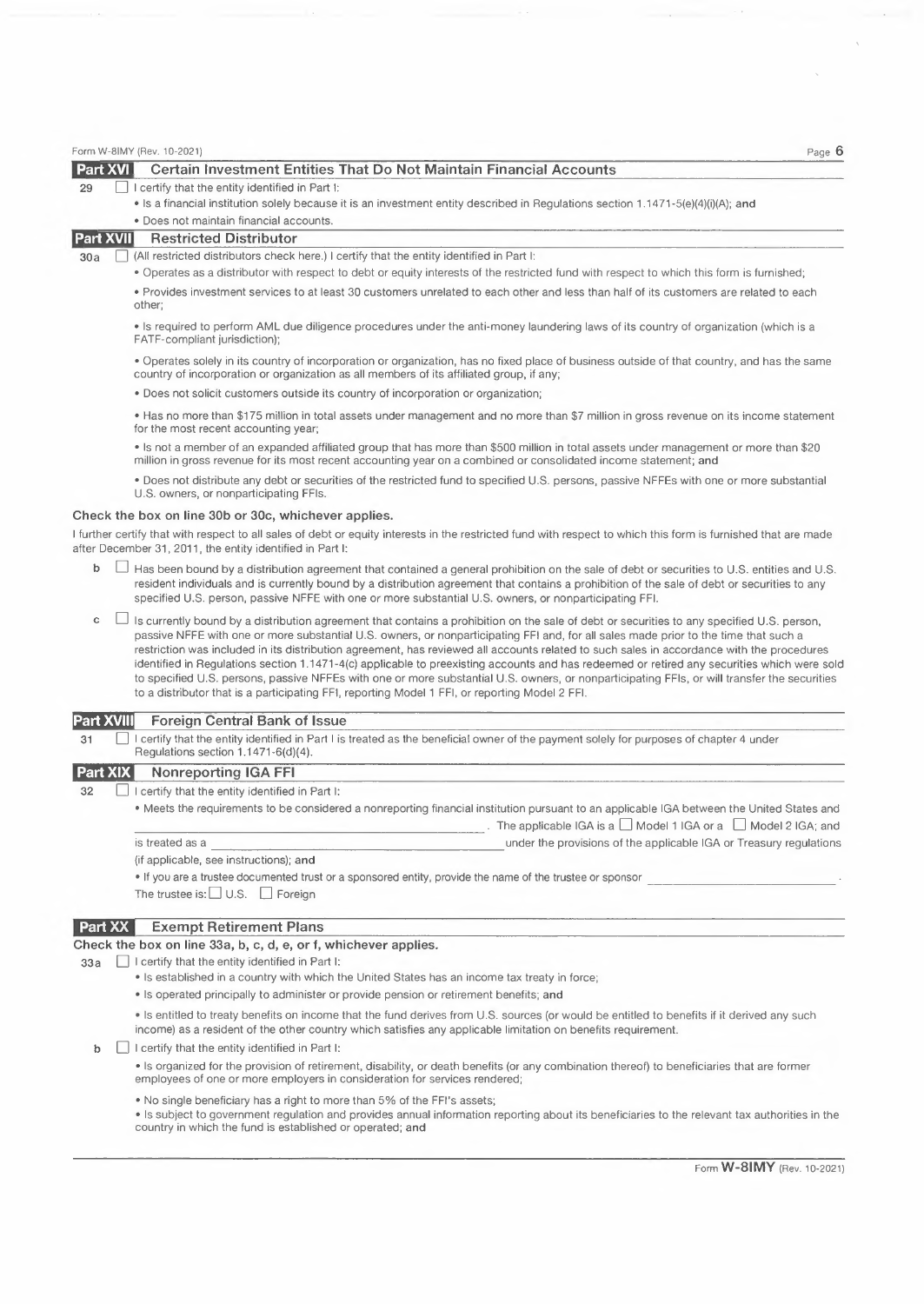|                  |  | Page 7<br>Form W-8IMY (Rev. 10-2021)                                                                                                                                                                                                                                                                                                                                                                                                                                                                                  |
|------------------|--|-----------------------------------------------------------------------------------------------------------------------------------------------------------------------------------------------------------------------------------------------------------------------------------------------------------------------------------------------------------------------------------------------------------------------------------------------------------------------------------------------------------------------|
| Part XX          |  | <b>Exempt Retirement Plans (continued)</b>                                                                                                                                                                                                                                                                                                                                                                                                                                                                            |
|                  |  | (i) Is generally exempt from tax on investment income under the laws of the country in which it is established or operates due to its<br>status as a retirement or pension plan;<br>(ii) Receives at least 50% of its total contributions from sponsoring employers (disregarding transfers of assets from other plans                                                                                                                                                                                                |
|                  |  | described in this part, retirement and pension accounts described in an applicable Model 1 or Model 2 IGA, other retirement funds<br>described in an applicable Model 1 or Model 2 IGA, or accounts described in Regulations section 1.1471-5(b)(2)(i)(A));                                                                                                                                                                                                                                                           |
|                  |  | (iii) Either does not permit or penalizes distributions or withdrawals made before the occurrence of specified events related to<br>retirement, disability, or death (except rollover distributions to accounts described in Regulations section 1.1471-5(b)(2)(i)(A)<br>(referring to retirement and pension accounts), to retirement and pension accounts described in an applicable Model 1 or Model 2<br>IGA, or to other retirement funds described in this part or in an applicable Model 1 or Model 2 IGA); or |
|                  |  | (iv) Limits contributions by employees to the fund by reference to earned income of the employee or may not exceed \$50,000 annually.                                                                                                                                                                                                                                                                                                                                                                                 |
| c                |  | I certify that the entity identified in Part I:                                                                                                                                                                                                                                                                                                                                                                                                                                                                       |
|                  |  | • Is organized for the provision of retirement, disability, or death benefits (or any combination thereof) to beneficiaries that are former<br>employees of one or more employers in consideration for services rendered;                                                                                                                                                                                                                                                                                             |
|                  |  | • Has fewer than 50 participants;                                                                                                                                                                                                                                                                                                                                                                                                                                                                                     |
|                  |  | • Is sponsored by one or more employers, each of which is not an investment entity or passive NFFE;                                                                                                                                                                                                                                                                                                                                                                                                                   |
|                  |  | • Employee and employer contributions to the fund (disregarding transfers of assets from other plans described in this part, retirement and<br>pension accounts described in an applicable Model 1 or Model 2 IGA, or accounts described in Regulations section 1.1471-5(b)(2)(i)(A)) are<br>limited by reference to earned income and compensation of the employee, respectively;                                                                                                                                    |
|                  |  | • Participants that are not residents of the country in which the fund is established or operated are not entitled to more than 20% of the fund's assets; and                                                                                                                                                                                                                                                                                                                                                         |
|                  |  | • Is subject to government regulation and provides annual information reporting about its beneficiaries to the relevant tax authorities in the<br>country in which the fund is established or operates.                                                                                                                                                                                                                                                                                                               |
| d                |  | I certify that the entity identified in Part I is formed pursuant to a pension plan that would meet the requirements of section 401(a), other<br>than the requirement that the plan be funded by a trust created or organized in the United States.                                                                                                                                                                                                                                                                   |
| е                |  | I certify that the entity identified in Part I is established exclusively to earn income for the benefit of one or more retirement funds described<br>in this part or in an applicable Model 1 or Model 2 IGA, accounts described in Requlations section 1.1471-5(b)(2)(i)(A) (referring to<br>retirement and pension accounts), or retirement and pension accounts described in an applicable Model 1 or Model 2 IGA.                                                                                                |
| f                |  | I certify that the entity identified in Part I:                                                                                                                                                                                                                                                                                                                                                                                                                                                                       |
|                  |  | • Is established and sponsored by a foreign government, international organization, central bank of issue, or government of a U.S.<br>possession (each as defined in Requlations section 1.1471-6) or an exempt beneficial owner described in an applicable Model 1 or Model<br>2 IGA to provide retirement, disability, or death benefits to beneficiaries or participants that are current or former employees of the sponsor<br>(or persons designated by such employees), or                                      |
|                  |  | • Is established and sponsored by a foreign government, international organization, central bank of issue, or government of a U.S.<br>possession (each as defined in Regulations section 1.1471-6) or an exempt beneficial owner described in an applicable Model 1 or Model<br>2 IGA to provide retirement, disability, or death benefits to beneficiaries or participants that are not current or former employees of such<br>sponsor, but are in consideration of personal services performed for the sponsor.     |
| <b>Part XXI</b>  |  | <b>Excepted Nonfinancial Group Entity</b>                                                                                                                                                                                                                                                                                                                                                                                                                                                                             |
| 34               |  | I certify that the entity identified in Part I:                                                                                                                                                                                                                                                                                                                                                                                                                                                                       |
|                  |  | • Is a holding company, treasury center, or captive finance company and substantially all of the entity's activities are functions described in<br>Regulations section 1.1471-5(e)(5)(i)(C) through (E);                                                                                                                                                                                                                                                                                                              |
|                  |  | • Is a member of a nonfinancial group described in Regulations section $1.1471 - 5(e)(5)(i)(B)$ ;                                                                                                                                                                                                                                                                                                                                                                                                                     |
|                  |  | • Is not a depository or custodial institution (other than for members of the entity's expanded affiliated group); and                                                                                                                                                                                                                                                                                                                                                                                                |
|                  |  | • Does not function (or hold itself out) as an investment fund, such as a private equity fund, venture capital fund, leveraged buyout fund, or<br>any investment vehicle with an investment strategy to acquire or fund companies and then hold interests in those companies as capital<br>assets for investment purposes.                                                                                                                                                                                            |
| <b>Part XXII</b> |  | <b>Excepted Nonfinancial Start-Up Company</b>                                                                                                                                                                                                                                                                                                                                                                                                                                                                         |
| 35               |  | I certify that the entity identified in Part I:                                                                                                                                                                                                                                                                                                                                                                                                                                                                       |
|                  |  | • Was formed on (or in the case of a new line of business, the date of board resolution approving the new line of business)                                                                                                                                                                                                                                                                                                                                                                                           |
|                  |  | (date must be less than 24 months prior to date of payment);                                                                                                                                                                                                                                                                                                                                                                                                                                                          |
|                  |  | • Is not yet operating a business and has no prior operating history or is investing capital in assets with the intent to operate a new line of<br>business other than that of a financial institution or passive NFFE; and                                                                                                                                                                                                                                                                                           |
|                  |  | • Does not function (or hold itself out) as an investment fund, such as a private equity fund, venture capital fund, leveraged buyout fund, or<br>any investment vehicle whose purpose is to acquire or fund companies and then hold interests in those companies as capital assets for<br>investment purposes.                                                                                                                                                                                                       |
| Part XXIII       |  | <b>Excepted Nonfinancial Entity in Liquidation or Bankruptcy</b>                                                                                                                                                                                                                                                                                                                                                                                                                                                      |
| 36               |  | I certify that the entity identified in Part I:                                                                                                                                                                                                                                                                                                                                                                                                                                                                       |
|                  |  | • Filed a plan of liquidation, filed a plan for reorganization, or filed for bankruptcy on the following date:                                                                                                                                                                                                                                                                                                                                                                                                        |
|                  |  | • Has not been engaged during the past 5 years in business as a financial institution or acted as a passive NFFE;                                                                                                                                                                                                                                                                                                                                                                                                     |
|                  |  | Is either liquidating or emerging from a reorganization or bankruptcy with the intent to continue or recommence operations as a<br>nonfinancial entity; and                                                                                                                                                                                                                                                                                                                                                           |

 $\bar{I}$ 

 $\mathcal{O}(\frac{1}{\epsilon})$ 

• Has provided, or will provide, documentary evidence such as <sup>a</sup> bankruptcy filing or other public documentation that supports its claim if it remains in bankruptcy or liquidation for more than <sup>3</sup> years.